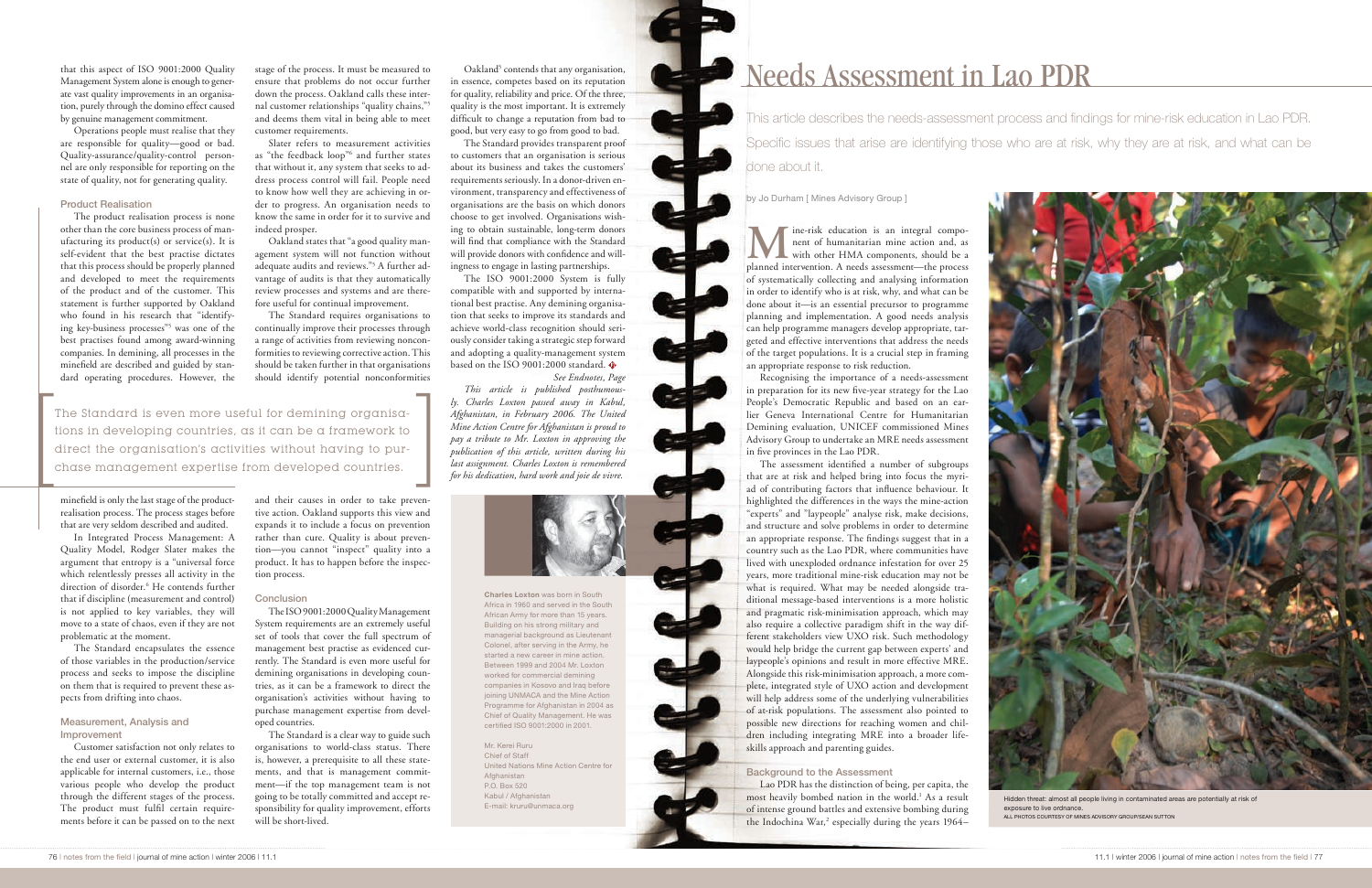1973, there is widespread contamination of UXO, which continues to act as a barrier to socioeconomic development and causes death and injury to adults and children. These injuries can result in long-term medical and psychological after effects as well as a huge financial burden to affected individuals, families, their communities and health services.

The government of Lao PDR, with assistance from the United Nations Development Programme and UNICEF, established the Lao PDR Trust Fund for UXO in 1995 to finance a national programme of clearance and education. A National Survey on the Socio-economic Impact of UXO was conducted<sup>3</sup> and reported UXO contamination in 25 percent of all Laotian villages. The United Nations Development Assistance Framework for Lao PDR,<sup>4</sup> as well as other government and donor documents, identify UXO and the threat it continues to pose to both livelihood security and personal safety as cross-cutting issues in tackling poverty.

As with most other mine-action programmes, the Lao MRE programme aims to promote safety in UXOcontaminated communities and has been primarily underpinned by psychological theories of behaviour change, such as the Health Belief Model.<sup>5</sup> More specifically, UNICEF has supported MRE for children in several at-risk communities in 12 of the most heavily contaminated provinces. In preparation for its next five-year strategy, UNICEF commissioned MAG to undertake a risk assessment to ascertain who is currently at risk and why, as well as what can be done to mitigate the risk.

### **Methodology**

The assessment took an eclectic approach to the risk assessment combining ecological approaches to health promotion and injury-prevention and risk-management approaches to environmental health. The study was also informed by the International Mine Action Standards (IMAS) Mine Risk Education Best Practice Guidebook 2, Data Collection and Needs Assessment for MRE<sup>6</sup> as well as the other IMAS for MRE Best Practice Guidebooks<sup>7</sup> and the UNICEF technical note Children Participating in Research Monitoring and Evaluation – Ethics and Your Responsibilities as a Manager.8

Despite these known risks however, many people, including women and children, reported continuing to interact with live or potentially live ordnance on an almost daily basis. Respondents rationally defended this apparent inconsistency, even though their view was often at odds with "expert"<sup>9</sup> views.

The assessment consisted of four main components: a literature review; development, testing and administration of a quantitative Knowledge, Attitude and Practice questionnaire; a qualitative assessment; and data analysis. An analysis of the available accident data was also used to inform the assessment, which was conducted by a MAG research team.

The KAP questionnaire was administered in five UXO-contaminated provinces. Multi-stage cluster sampling, probability proportional to size to determine the sampling size and random sampling to identify the sampling frame were utilized. The MAG research team analysed the KAP questionnaire using a statistical analysis software package, the Statistical Package for the Social Sciences (SPSS), and provided broad contextual information on a level of community UXO awareness, attitudes, behaviours, assessment of risk associated with

certain behaviours, and how and where people gained knowledge about UXO.

The results of the KAP were used to develop qualitative survey tools then administered in two provinces. Using content analysis, the qualitative phase of the research enabled a better understanding of the individual circumstances, motivations and contributing factors which lead to voluntary or deliberate and unintentional exposure to live ordnance. It also allowed for a more detailed understanding of the range of contributing socioeconomic, psychological, cultural, political and legal factors that contribute to risk behaviours and exposure to live ordnance. Qualitative data was gathered from UXO operators—technical staff and programme managers using semi-structured and unstructured interviews to gain an "expert" perspective.

#### **Findings**

The assessment found overall a high level of UXO awareness and understanding among both adults and children. For example, 82 percent of the adult respondents indicated that no UXO is safe and provided a range of correct responses regarding common events that cause UXO to detonate—of the children surveyed, 99.6 percent considered UXO to be dangerous, with most of them reporting being afraid of UXO.

Predisposing factors that contribute to high-risk behaviour include level of contamination of farming land, belief that some UXO are relatively safe to move, perceptions of safe behaviours and the desire to investigate metal-detector signals. Enabling factors include ease of picking up and moving UXO items, availability of metal detectors and inability of clearance agencies to respond in a timely

The assessment also found the general categories often used to characterize at-risk populations, that is, the uninformed, the unaware, the reckless and the intentional, were less relevant to the context of Lao PDR. Instead, the study distinguished between intentional exposure (i.e. voluntary) to live ordnance—where actors aware of the risk purposefully expose themselves to live ordnance—and unintentional exposure (involuntary). Voluntary exposure may include for example, moving an item of UXO to another location or tampering with ordnance for economic gain. Voluntary exposure included groups identified as high risk, for example:

- Adult scrap-metal collectors
- Adults who move UXO out of farming land
- Scrap-metal dealers
- Adults who deliberately dismantle UXO
- Children who collect scrap metal
- Children who play or tamper with UXO
- Adults and children who work on agricultural land
- Out-of-school youth and young children

Unintentional exposure. Unintentional exposure to UXO injury is when a person's exposure to live ordnance is unplanned and may include exposure due to inattention or lack of knowledge. While some of the prevention activities may be the same, intentionality is an important variable and particularly relevant in Lao PDR where UXO injury due to intentional exposure to live ordnance (for example through the deliberate tampering of ordnance for the scrap-metal trade) is known to be increasing.10

Involuntary exposure, such as exposure to sub-surface UXO while farming, is generally feared due to the lack of control people have over the situation. People have reported voluntarily exposing themselves to UXO—for example, removing items from farming land—in order to avoid possible unintentional exposure later. Contributing factors to involuntary exposure include the inability of clearance agencies to respond to the needs of farmers and a lack of alternative agricultural land. The following quote expresses a view shared by many and helps to illustrate the farmers' plight as well as highlighting the higher level of fear that surrounds involuntary exposure: "No clearance team comes and helps us, so even though it is not safe to move, when we find UXO this farming season we need to move them, otherwise the following year when we farm again we don't know where they are."

Intentional exposure. The assessment identified a number of perceptual, cognitive, pragmatic and economic market factors that informed respondents' rational defence of voluntary risk-taking behaviour. Respondents reported weighing ben-

efits and costs of UXO risk activities compared with other household risks. A key household risk, for example, is basic food insecurity, which is often a motivating force in the decision to engage with, or at least potentially engage with, UXO.

In trying to meet basic needs such as food security, individuals and households also consider the costs and benefits of alternative income-generating options, sometimes preferring activities that may expose them to UXO, such as scrap-metal collection. Where other options had more perceived advantages than scrap-metal collection, however, people reportedly abandoned scrap-metal collection for al-



ternative sources of income. Thus, while contributing factors of voluntary exposure to UXO were often rooted in poverty, it was rarely perceived by communities or individuals as the only option. More commonly intentional UXO risk-taking was found to be based on a rational decision-making process involving weighing the potential costs and benefits of a range of available options.

The most common ways in which people voluntarily expose themselves to UXO risk is through collecting or dealing in scrap metal, moving UXO from farmland and dismantling UXO. The following quote from one of the female respondents illustrates how contamination levels combined with the need to uphold basic food security and

an insufficient UXO clearance response contribute to people deciding to voluntarily take risk: "I found more than  $10$  BLUs $\mathrm{^\mathrm{7}}$  in my new farming land. Each time I moved them into one place and kept farming as my family land is very small so I need to keep farming in that area."

manner to reports of UXO on farming land, UXO removal being sometimes perceived as the removal of a legitimate cash crop, and a certain level of social and parental acceptance of UXO risk-taking behaviour, even where a UXO incident may have economic and social consequences for families and communities. Reinforcing factors

include food-security problems, which motivate people to engage in the collection of scrap metal, lack of alternative income-generating activities, price of scrap metal and lack of access to alternative farming land that is not contaminated with UXO.

A respondent stated, "I moved three bombies from the bottom of a bomb crater. When I was digging I hit one of the bombies so I slowly

Fifty-two percent of children surveyed reported collecting scrap metal.